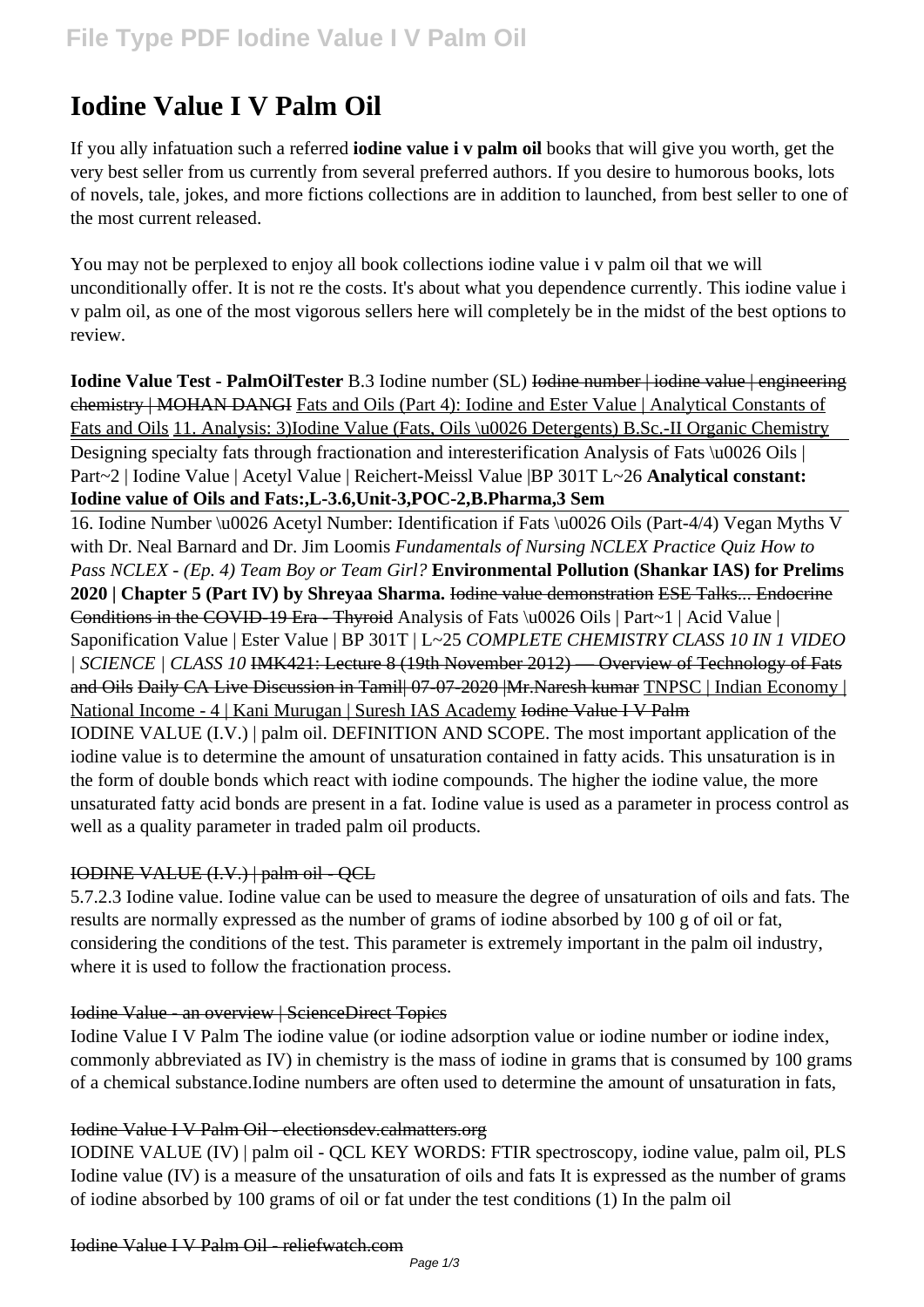Determination of Iodine Value in Palm Oil Thanks to its simplicity, the innovative CDR method for the determination of Iodine Value (IV) in Palm Oil is ideal to be used during every process stage to monitor the quality of oil in real time and during the acceptance of crude oil, as well as during trading of finished products.

#### Iodine Value test with CDR PalmOilTester palm oil analysis ...

Iodine value (IV) is used as a parameter in process control as well as a quality parameter in traded palm oil products. IV measures the number of double bonds in the molecular structure of an oil....

#### (PDF) Determination of iodine value of palm oil by ...

Iodine Value (IV) IV is the most widely use test to identify the oil's purity and check contamination and/or adulteration. It is a measure of the unsaturated fatty acid in the oil (see oil composition) Typical IV value. Coconut Oil - 9.

## Palm Oil & Others: Iodine Value (IV)

The greater the iodine value, the more unsaturation and the higher the susceptibility to oxidation. Peanut oil (IV 82–107) is more saturated than corn (IV 103–128), cottonseed (IV 99–113), or linseed (IV 155–205) oils; however, it is considerably less saturated than coconut (IV 7.7–10.5), palm (IV 44–54) or butter (IV 25–42) oils.

#### Iodine Value - an overview | ScienceDirect Topics

The iodine value in chemistry is the mass of iodine in grams that is consumed by 100 grams of a chemical substance. Iodine numbers are often used to determine the amount of unsaturation in fats, oils and waxes. In fatty acids, unsaturation occurs mainly as doubles bonds which are very reactive towards halogens, the iodine in this case. Thus, the higher the iodine value, the more unsaturations are present in the fat. It can be seen from the table that coconut oil is very saturated, which means it

#### Iodine value - Wikipedia

Iodine value, also called Iodine Number, in analytical chemistry, measure of the degree of unsaturation of an oil, fat, or wax; the amount of iodine, in grams, that is taken up by 100 grams of the oil, fat, or wax.Saturated oils, fats, and waxes take up no iodine; therefore their iodine value is zero; but unsaturated oils, fats, and waxes take up iodine.

## Iodine value | chemistry | Britannica

Basically, there are two major grades of palm olein: standard olein and super olein (iodine value greater than 60). The standard olein has an iodine value of about 56-59 and cloud point of 10°C max. The specifications are given in Malaysian Standard MS816:2007(Table 3).

## Welcome to the Malaysian Palm Oil Board // About Palm Oil ...

Free fatty ccid (FFA) content, 5% maximum, moisture and impurities (MandI), 0.25% maximum and iodine value (IV), 50 to 55, are the common contractual crude palm oil (CPO) quality parameters/specifications between the millers and the refiners. However, in the refinery other quality parameters are also detrimental to production efficiency.

## The effect of CPO quality parameters (FFA, MandI, IV, PV ...

Differential scanning calorimetry (DSC) was used to determine the iodine value (IV) of various palm olein (PoO) mixtures.

#### Determination of iodine value of palm olein mixtures using ...

Iodine Value I V Palm The iodine value (or iodine adsorption value or iodine number or iodine index,